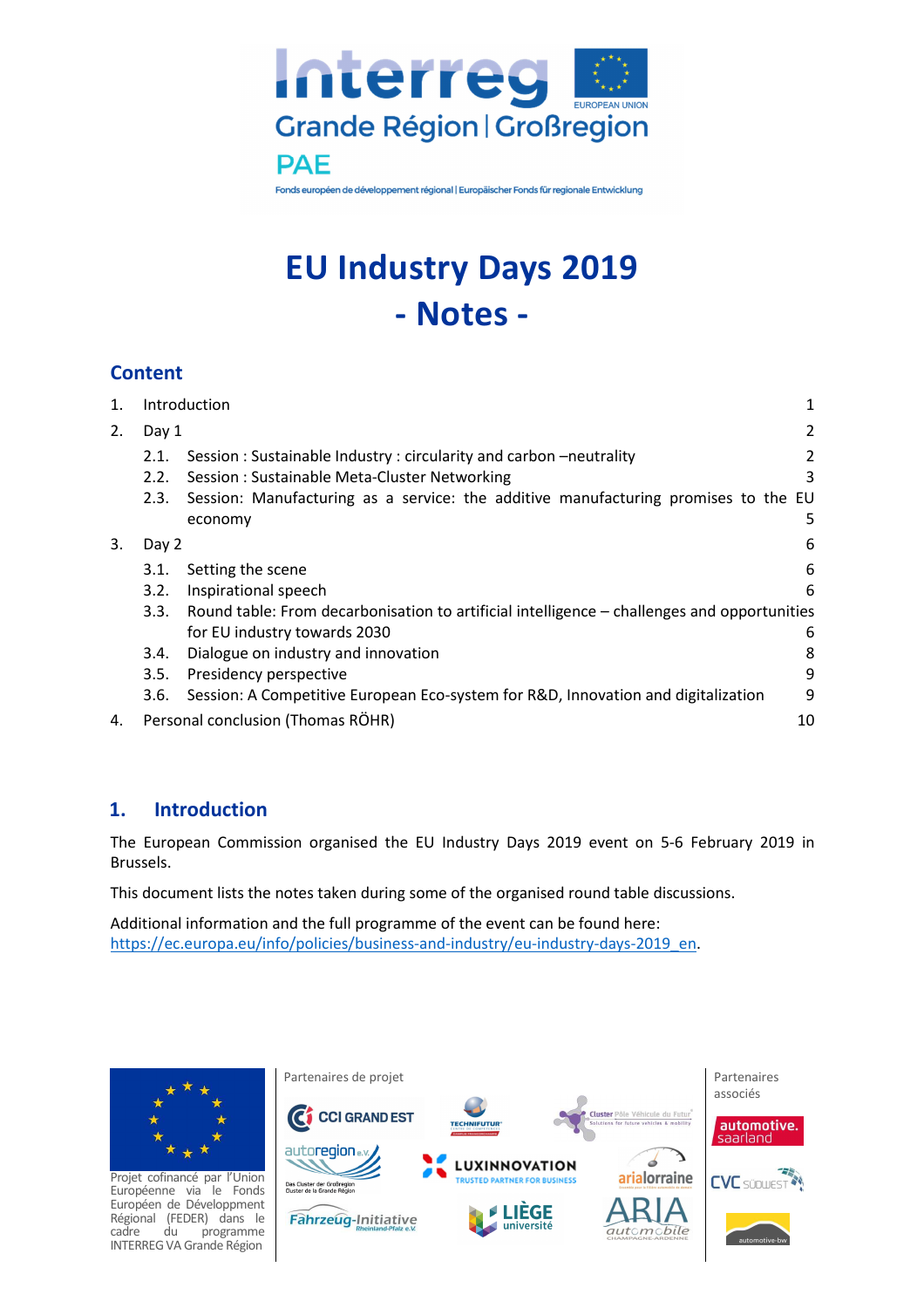## **2. Day 1**

### **2.1. Session : Sustainable Industry : circularity and carbon –neutrality**

#### **Tuesday 05/02/2019 12h00 – 13h30**

#### Moderator

• Mauro Petriccione, Director-General for Climate Action, European Commission

#### Speakers

- Eric De Coninck, Low Impact Steel-Making Project Manager, Central Technical Office, Technology Department, ArcelorMittal
- Pete Harrison, Executive Director for EU Policy at European Climate Foundation
- Mari Pantsar, Director for Carbon-Neutral Economy at Finnish Innovation Fund, Sitra

#### Notes

Mari Pantsar

- Finland developed tool to measure carbon footprint, used by many Finnish people
- Finnish companies today see the opportunities of carbon neutral processes and production

Eric De Coninck

- Work on low carbon production methods, including using Hydrogen
- The world needs to play the game with the same rules => steels that does not respond to European production criteria should not be allowed for import or taxed

#### How to push circular economy

- Mari:
	- o Circular economy and ecologic mitigation go hand in hand
	- o Despite regulations pushing to produce more climate friendly, European companies success to be competitive on global markets
	- o Customers need information about carbon footprint of products (carbon footprint label)
- Mauro:
	- $\circ$  Taxation is in consideration at EC (carbon taxes raised from 5 to 23  $\epsilon$ /t in short time)
- Eric
	- o ETS system is not the best tool to steer companies using carbon as agent
	- $\circ$  If other countries become open for climate friendliness, then technologies will be installed everywhere
	- $\circ$  People go for the cheapest product/service => climate awareness of customers necessary, integration of climate costs in products?
- Pete
	- o In-depth knowledge about markets is necessary before making political decisions or publish regulations

How do see the digitalization

- Eric
	- o Many data available, operators get a lot of information and messages
	- o Digitalisation is meant to monitor all activities
	- o Data mus be produced and share as energy economic as possible
- Pete
	- $\circ$  Using digital tools to increase use of cars (95% parked) => huge ecological impact
	- o AV sounds well to electrification

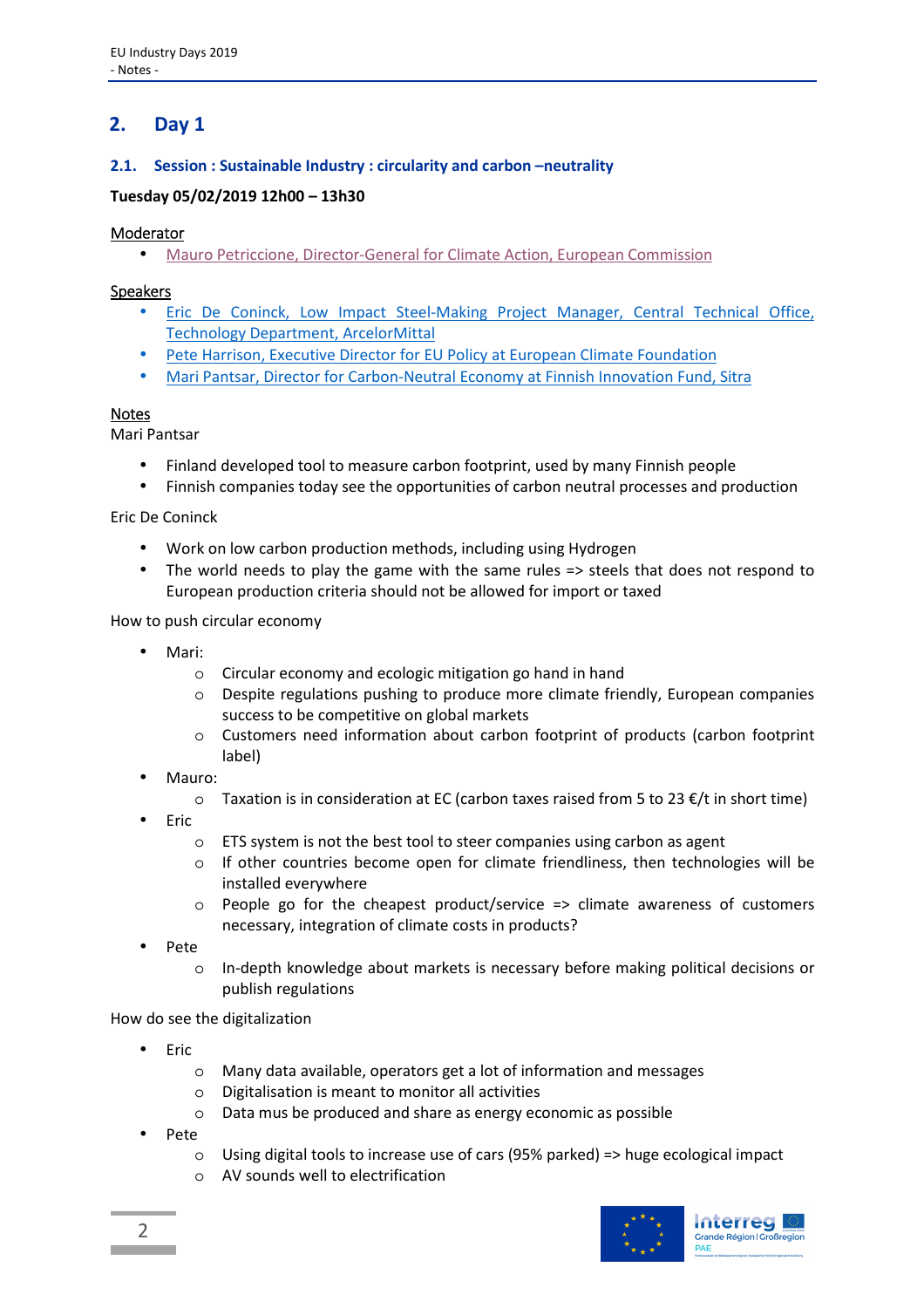- Eric
	- o AV energy is ranging from -90% to +100% because people will use laptops and other devices while driving
- Mari
	- o IT platforms are part of the problem
	- o
	- o ICT emissions estimated to represent 3.5% in 2019 > than aviation

#### **2.2. Session : Sustainable Meta-Cluster Networking**

#### **Tuesday 05/02/2019 13h30 – 15h00**

#### Moderator

• Marc Pattinson, Managing Director of inno TSD

#### Speakers

- Frank Boesenberg, Managing Director of Silicon Saxony
- Nadja Dehne, Manager International Relations of Silicon Saxony
- Isabelle Guillaume, CEO of Minalogic
- Franz Josef Kirschfink, Managing Director of Hamburg Aviation
- Cristina Murillo Gómez, Cluster Services Manager of Gaia
- Guillaume Roux, IoT4Industry project coordinator of SCS clusterFrank Bösenberg, Silicon Saxony

#### Notes

Frank Bösenberg

- You need a meta-cluster brand when you want to go to Asia or US
- Clusters must act as "Voice for SMEs"
- You don't need meta-clusters inside EU

#### Nadja Dehne

- SEWW project presentation
- Meta-clusters can act as One-Stop-Shop for international cooperation
- Cooperating clusters get a critical mass

#### Isabelle Guillaume

- Role of clusters in DIH landscape
- Goal: One stop shop in Region (one per region)
- Help digital transition/transformation of industry
- Excellence for Tech Champions
- Clusters are the natural organisers of DIH
- Meta-clustering can help SMEs even on European level
- DIH must collaborate on EU level
- Open Innovation Days: Invite a large company with needs and bring them together with 40- 50 Start-Ups/SMEs

Franz Josef Kirschfink, Hamburg Aviation Cluster

- EACP example of a successful meta-cluster, 10th anniversary in 2019
- Recommendations:
	- o Develop common strategy and common mission with members

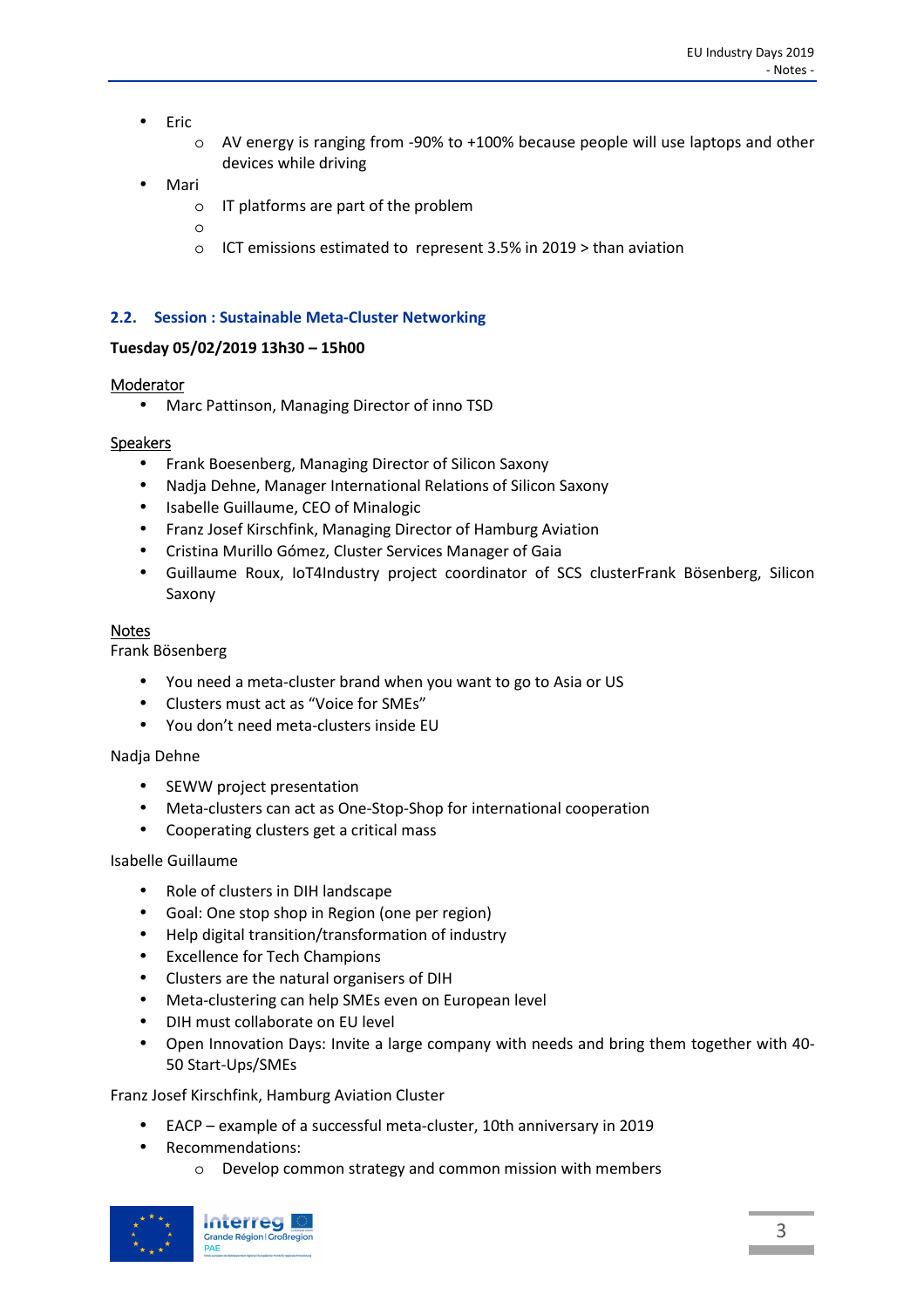- o Common working groups
- o Answer together to EU calls
- o Provide services : e.g. sharing information on partner search and others
- o Common tool for communication and project management
- $\circ$  Internationalization = interesting element of meta-clusters
- Take care of sustainability of actions (not just signing a MoU),
	- ex. Exchange of staff => lead to common R&D projects
- o Global Aerospace Clsuter Summit => panel with EACP members and other people from around the world at big airshows
- o Every partner must see a profit from the meta-cluster
- o A coordinator is needed to manage constantly the meta-cluster to be successful
- $\circ$  If you want to bring more SMEs into funding schemes, other ones are needed then those existing in EU today

Cristina Murillo Gomez

- Gaia = small cluser, part of meta-cluster allows to bring cluster to a higher level
- Share of problems (e.g. future skills for staff, ….) with others
- Mobilizing funding (public and private) as key resource to drive meta-cluster projects

Guillaume Roux

- Project iot4indsutry (Innosup) : Changing the rules of H2020 funds distribution: towards the most innovative SMEs lacking of EU funding experience
- Network of ambassador clusters to spread project across EU
- EC funding is too difficult for SMEs, cascade funding is a good solution for SMEs

#### Marc Pattinson

• Clusters should monitor all Innosup projects as funding is available also for non-partner members!

Discussion:

- If members see a benefit in project results (COSME, Innosup….) they push clusters to continue => way of ensuring sustainability
- Return on experience on RIS3 strategy building by clusters

Frank

- RIS3: Silicon Saxony had been involved in a slight level as well as on supervisor board
- Actions are for SME members => if you're successful you create sustainability

#### Franz Joseph

- Hamburg Aviation is involved in RIS3 strategy
- Bring members needs into strategy
- Feedback from big companies and SMEs: To speed up digitalization, we need more rapid funding schemes

#### Isabelle

- Meta-clusters have a real value for European business and R&D activities
- DG GROWTH please support clusters with inter-clustering support

#### Guillaume

- After the end of Innosup project, no vouchers available any more => transformation of obtained results/solutions into a marketplace
- Help companies to find customers

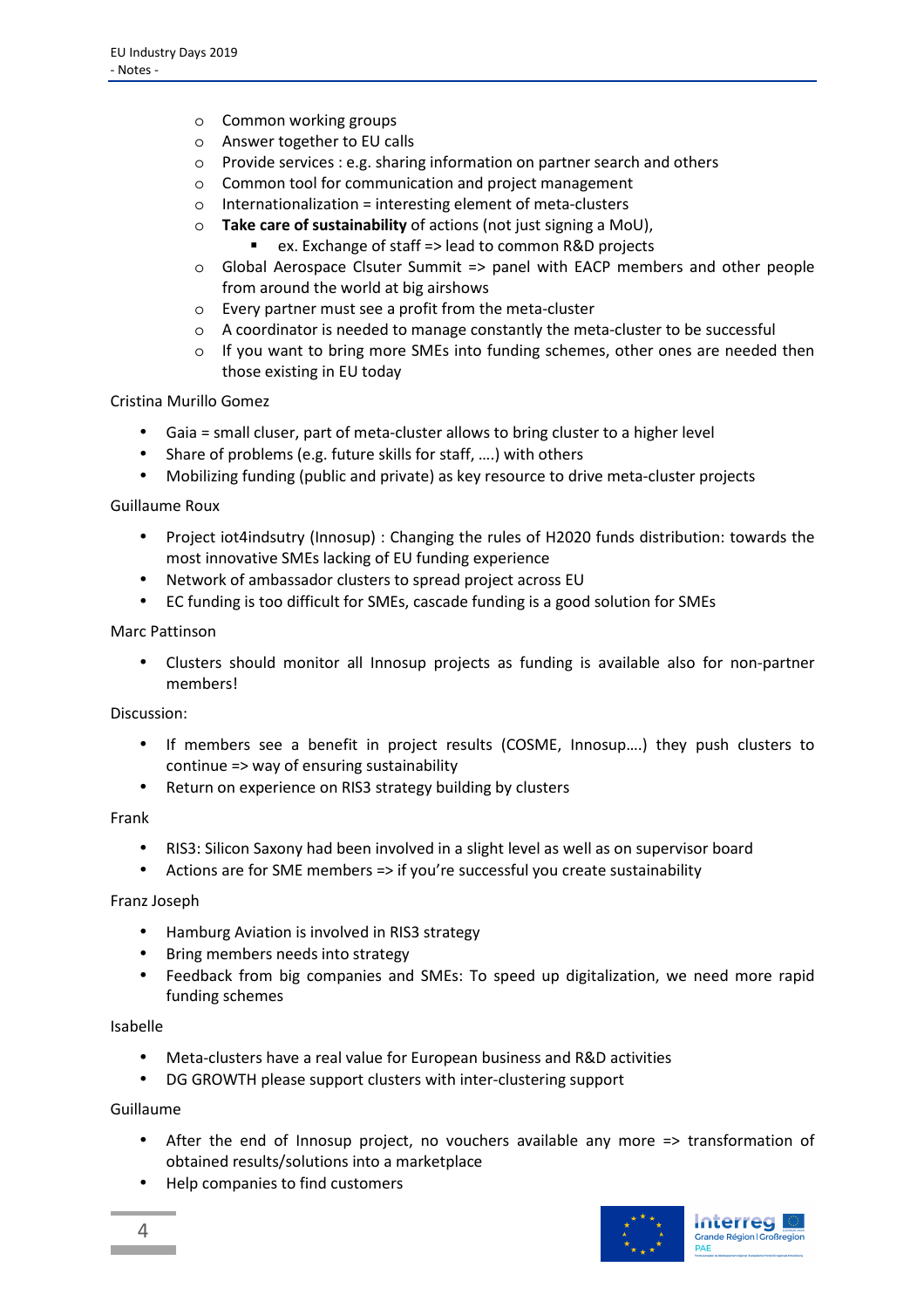#### **2.3. Session: Manufacturing as a service: the additive manufacturing promises to the EU economy**

#### **Tuesday 05/02/2019 16h15 – 17h45**

#### Moderator

• Professor Valeria Nicolosi, Trinity College Dublin

#### Speakers

- Tanja Missfeld, Associate Partner at Ernst & Young
- Dr Alireza Parandian, Head of Global Business Strategy Wearables at Materialise NV
- Andreas Graichen, Group Manager 'Additive Manufacturing Centre of Competence' at Siemens
- Professor Robert Shorten, Co-Principal Investigator at I-Form Advanced Manufacturing Research Centre
- Dr Paula Queipo, Project coordinator at AM-Motion

#### **Notes**

Tanja Mißfeld, EY

- Digitalisation changes the whole value-chain, from personal situation to the global system
- Digitalisation must be part of the company's strategy, not seen as necessary add-on
- Digitalisation starts in the heads
- Strong partnerships are necessary to be successful
- Europe is (far) behind e.g. Asia in this topic

Alireza Parandian, Materialia NV

- AM industry does not produce waste
- Biggest challenge: technology has evolved from prototypes to general manufacturing, specific manufacturing tools is now needed

Paula Queipe, AM-Motion

- Necessary to rethink the whole production line, not only the AM machine
- You need to find the added value of AM
- > 120 EU projects on AM have been funded since 2010 + national and regional funded projects
- Technology will bnot have any disruptive evolutions any more, needed are now to look on regulations, standards, skills, ….

Andreas Graichen, Siemens

- Data security and safety are crucial and not yet addressed in projects
- IP property must be ensured
- What is the export value if a product is send bu email to an AM production close to the customer

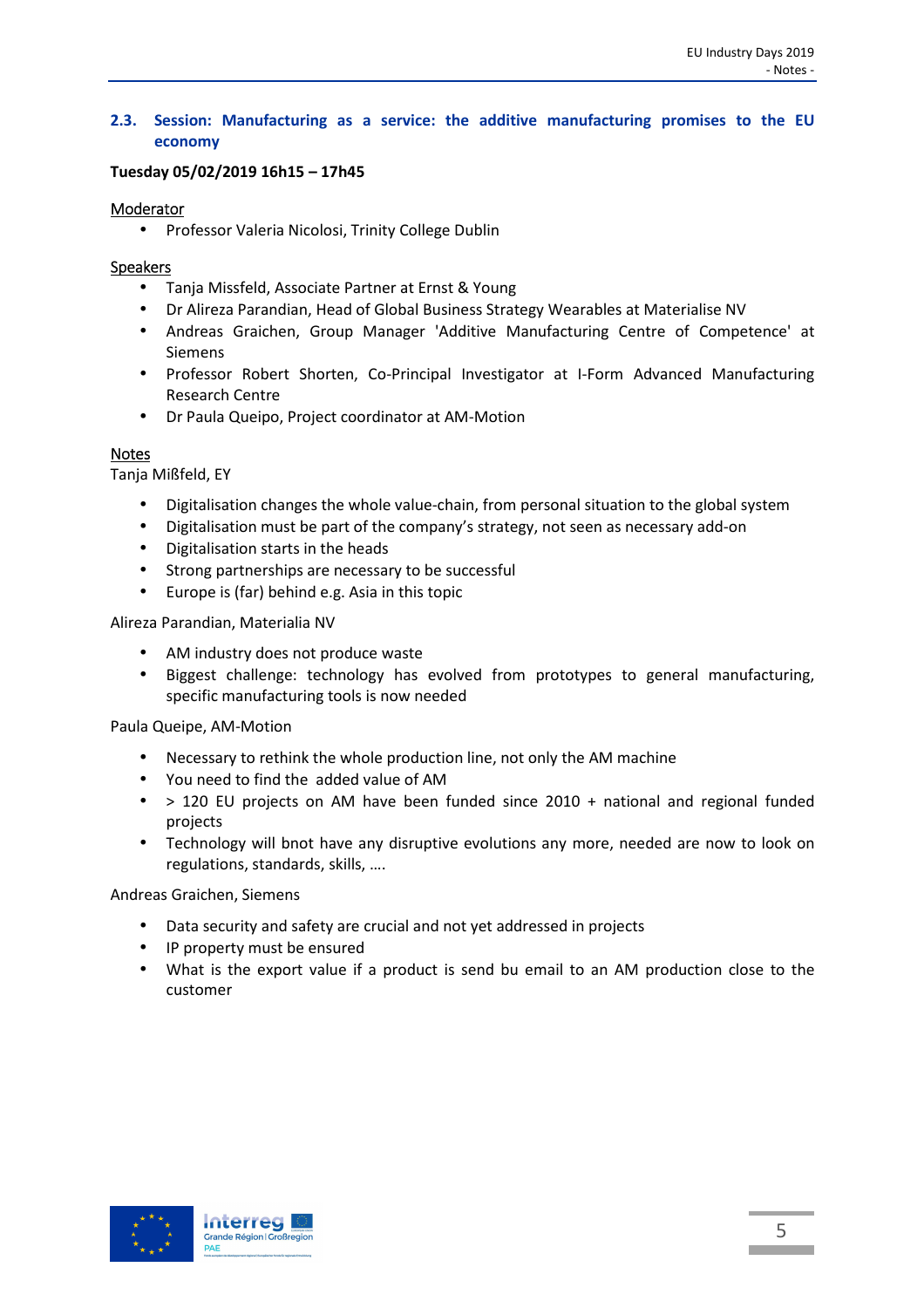## **3. Day 2**

## **3.1. Setting the scene**

#### **Wednesday 06/02/2019 09h05 – 09h20**

#### Speaker

• Margrethe Vestager, European Commissioner for Competition

#### Notes

- EU sets up huge R&D projects of common interest, e.g. in microelectronics DE, IT, FR…)
- Jean Tirole, prix Nobel economy: Be careful where R&D funding is given to avoid competition perturbation
- Competition is part of industry policy
- To get market entry in EU it needs market entry in the partner country

#### **3.2. Inspirational speech**

#### **Wednesday 06/02/2019 09h20 – 09h35**

#### Speaker

• Claudia Olsson, Founder and Chair of Stellar Capacity AB and Young Global Leader of the World Economic Forum

#### **Notes**

- Hierarchical structures are not anymore the ones from the last industrial revolution
- Industry needs to develop a digital mindset
- If you are working in a network, you need to share a common purpose (grand vision)

#### **3.3. Round table: From decarbonisation to artificial intelligence – challenges and opportunities for EU industry towards 2030**

#### **Wednesday 06/02/2019 09h35 – 10h35**

#### Moderator:

• Ann Mettler, Head of the European Political Strategy Centre, European Commission

#### Speaker

- Loubna Bouarfa, CEO and Founder of OKRA MIT Innovator Under 35, and Member of the high-level expert group on artificial intelligence
- Ineke Dezentjé Hamming-Bluemink, President of FME, Member of Industry 2030 high level industrial roundtable
- Solveigh Hieronimus, Leader of McKinsey Center for Government (MCG), Member of the High-Level Group on the Impact of the Digital Transformation on EU Labour Markets
- Antti Vasara, CEO of VTT, Member of Strategic Forum on Important Projects of Common European Interest
- Dimitri de Vreeze, Member of Management Board Koninklijke DSM, Board Member of European Chemical Industry Council

#### Notes

**Ineke Dezentjé Hamming-Bluemink**, Pres. If FLE, member of Industry 2030 High Level Industrial Roundtable

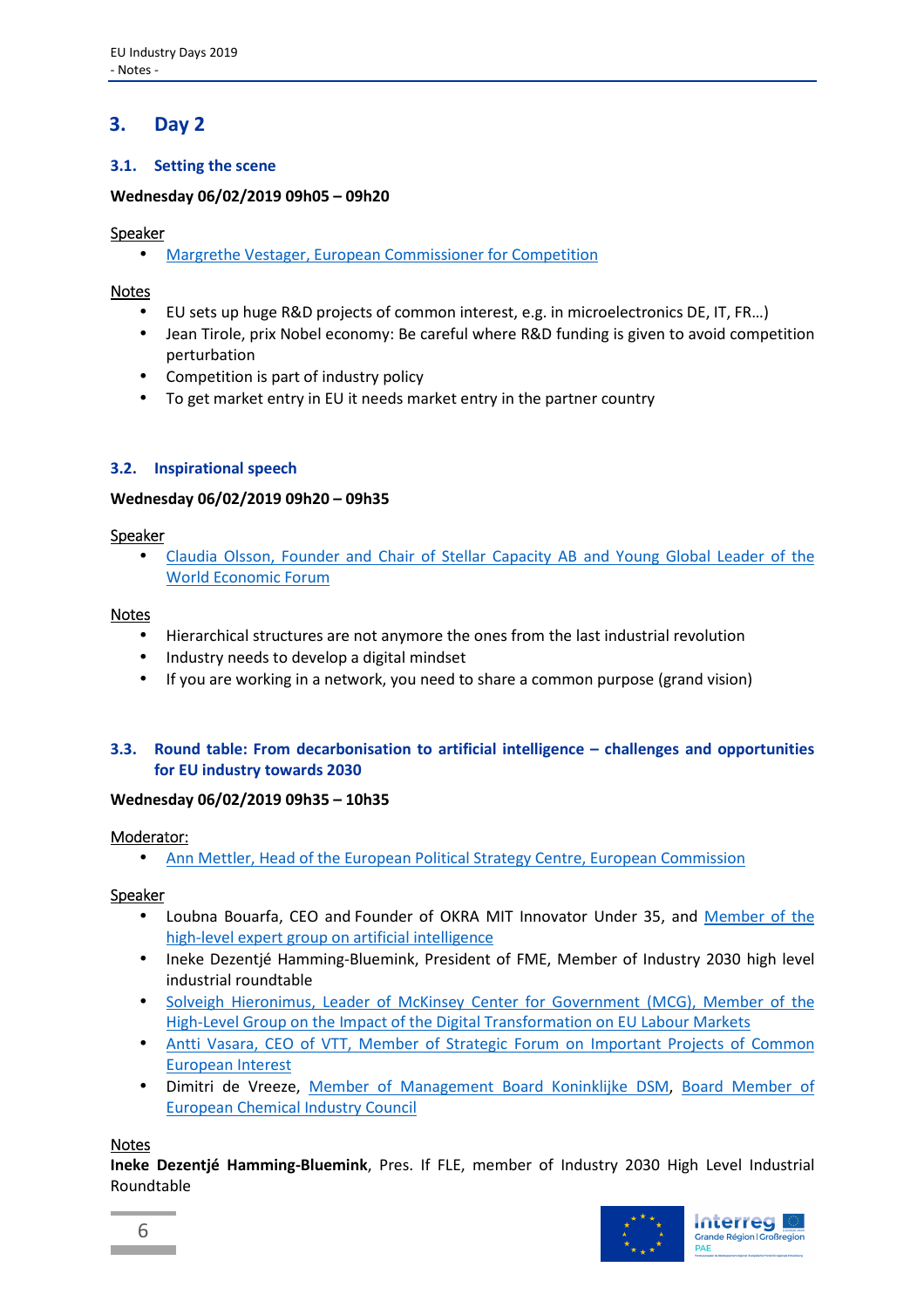- We are in a war of talents
- If you do not have qualified people, you won't have innovative solutions
- Growth of China is a challenge
- Main issue of HLG: How to prepare industrial transition by ensuring growth
- EU Industry must be distinctive, proposition: focus on human centered technology and solutions e.g. in AI
- Europeans should be co-owners of AI
- See employees not as a cost factor but as a value
- EU needs to speed up, a proposition on how EU can be a global leader with above mentioned values in summer

**Antti Vasara**, CEO of VTT, Member of Strategic Forum on Important Projects of Common European Interest (CEI)

- CEI projects belong to the global European Industry Policy
- Subjects need to be federated to avoid that R1d is fragmented
- If some member states want to invest more in one specific domain, they should be allowed to do
- Is there a concern on EU money going to non-EU companies. EU should attire talents (as Silicon Valley) independent of nationalities

**Loubna Bouarfa**, CEO of OKRA, Member of High Level Expert Group on AI

- AI is one of the crucial topics
- Mission of HLG: How to maximize benefits of AI and minimize risks by meeting societal challenges (ethics, climate change…)
- AI means uncertainty, but uncertainty is banned/abgelehnt in EU in nearly all sectors
- AI allows to reduce uncertainty
- EU AI scaled to other continents => transfer of values
- AI technology is not stable, its evolving, its learning => policies shall not block evolution. A large vision is needed.
- Second stream: how to boost adoption of AI in EU industry?
- EU behind US and China

**Solveigh Hieronimous**, Leader of McKinsey Center for Government, Member of the HLG on the Impact for Digital Transformation on EU Labour Markets

- 50% of tasks can be automated by today's technologies => 100 to 150 M Europeans
- EU is not moving because it is complex to bring digital skills to > 100 M people in 28 member states
- EU has one of the strongest educational systems
- It's complex as some of the needed skills are undervalued
- New skills will not be delivered by the existing system, but ??? probably employers, adult learning during jobs…
- When you free 30% of your working time and talents are scared/rare => use it for learning
- A system of learning credits could be needed.

Dimitri de Vreeze, Management Board Koninklijke, Member of European Chemical Industry Council

- How will decarbonisation impact energy intensive industry?
- No discussion whether we must do it, Chemical Industry sees transition as opportunity
- Decarbonisation will disrupt the industrial landscape, digital and people skills will be enablers
- Who do not adapt, will lose.
- Not look on the world on a year-to-year vision but on a transition vision

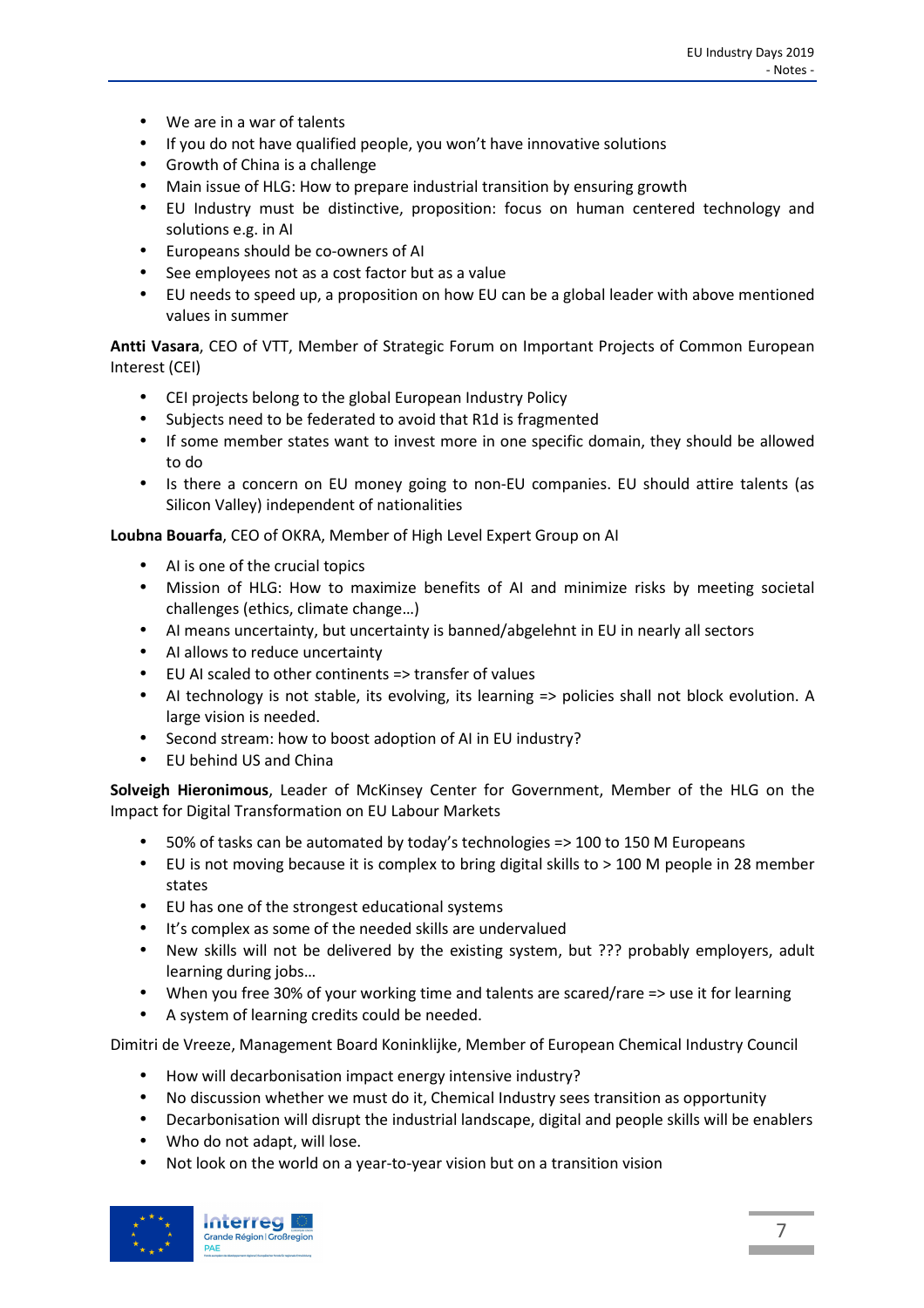• EU is ahead on ecological issues (compared to China), China is accelerating ecological issues because they have, but EU needs to stay ahead in this question

Antti: more R&D is needed in the following topics:

- Electric and autonomous vehicles
- Smart health
- Hydrogen systems
- IoT
- Cybersecurity
- ???

#### **3.4. Dialogue on industry and innovation**

#### **Wednesday 06/02/2019 10h50 – 11h20**

#### Moderator:

• Ann Mettler, Head of the European Political Strategy Centre, European Commission

#### Speaker

- Pierre Gattaz, President of BusinessEurope
- Jean-Eric Paquet, Director-General for Research and Innovation Europan Commission

#### Notes

**Pierre Gattaz**, Pres. Of BusinessEurope

- Idea of Innovation is very important
- A strong ambition/a dream for Europe is needed
- Us and China have long-term strategies to become strong in 'all' topics, EU is missing one
- Subjects: Smart Cities…
- EU competitive advantages , Difference of EU compared to US and China: EU cares about humans, about climate (best in class in the world), cultural and historical patronyms,
- We need technology and innovation everywhere
- EU needs to develop the pride of being European

#### **Jean-Eric Paquet**, DG for R&I, EC

- Past: development of tools, enhance collaboration
- Now: DG R&D will orientate R&D
	- o How to deal with the planet
	- o …
	- $\Omega$
- Next wave of innovation is a huge challenge for EU, when digital and AI must be connected to industry: EU at cutting-edge and model for the world. Even if EU is behind in AI and digital developement
- EU Industry is aware, ready and can deliver

#### **Ann Mettler**

- 20 biggest digital and AI companies are US and Chinese
- Only 28 EU companies left in fortune 100 list

#### **Pierre**

• Growth means business => enables innovation

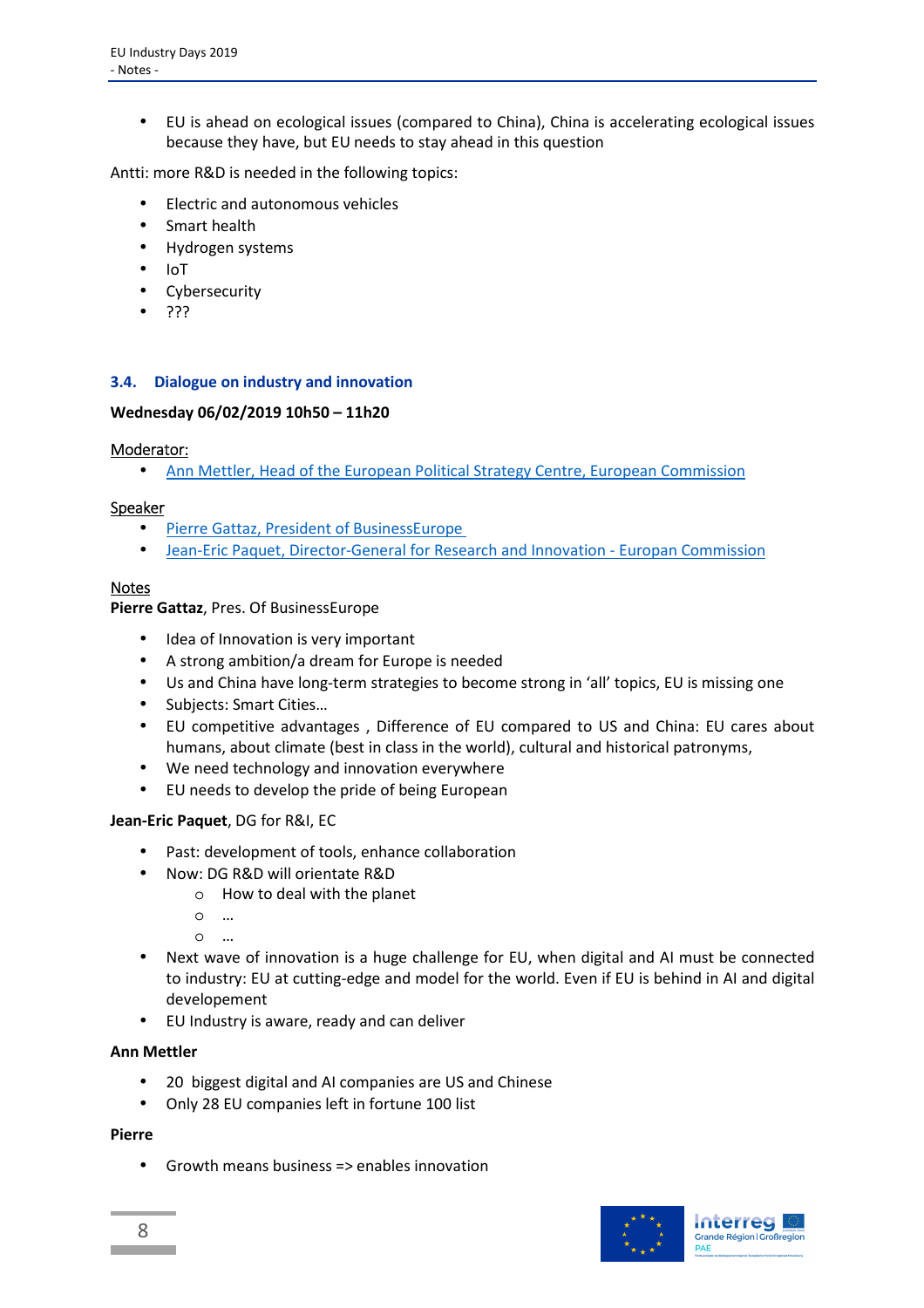- Digital is interesting as it brings innovation to the whole value chain (production, processes, …, not only products)
- EU needs very big companies as well as start-ups
- EU need to be smarter with regulations: happy consumers without work won't be happy anymore

#### **Jean-Eric**

- EU is particular strong in system approaches
- The challenge is the scaling up of companies, talents, ideas are available

#### **3.5. Presidency perspective**

#### **Wednesday 06/02/2019 11h20 – 11h40**

#### Speaker

- Niculae Bădălău, Romanian Minister of Economy
- Mika Lintilä, Finnish Minister of Economic Affairs

#### **Niculae Badalau**, Romanian Minister of Economy

- Visions on strategy, digitalization and AI
- Digitalisation and AI will shape the strategy 2030
- Special attention to industry, …, clusters
- EU needs a modern industrial policy to face future challenges
- Ro => Industry = 25% of GDP

**Mika Lintilä**, Finnish Minster of Economic Affairs

- Building up a sustainable battery production value chain is crucial for EU automotive industry competitiveness
- Avoid dependency on this topic from other continents
- Up to 250 B€ market share possible for EU from 2025 onwards

#### **3.6. Session: A Competitive European Eco-system for R&D, Innovation and digitalization**

#### **Wednesday 06/02/2019 12h00 – 13h30**

#### Moderator

• Cecilia Warrol, Programme Director at Produktion2030

#### Speaker

- Johan Harvard, Deputy Director at Swedish Ministry of Enterprise and Education
- Botond Kadar, Institute for Computer Science and Control at the Hungarian Academy of Sciences
- Harri Kulmala, CEO of DIMECC (Digital, Internet, Materials & Engineering Co-Creation)
- Silvia de la Maza, CIO of Innovalia
- Joaquim Menezes, President of IBEROMOLDES Group and Chairman of EFFRA

#### Notes

**Harri Kulmala**, CEO of DIMECC,

- co-creation platform going for
	- o products produced without human fingerprint,